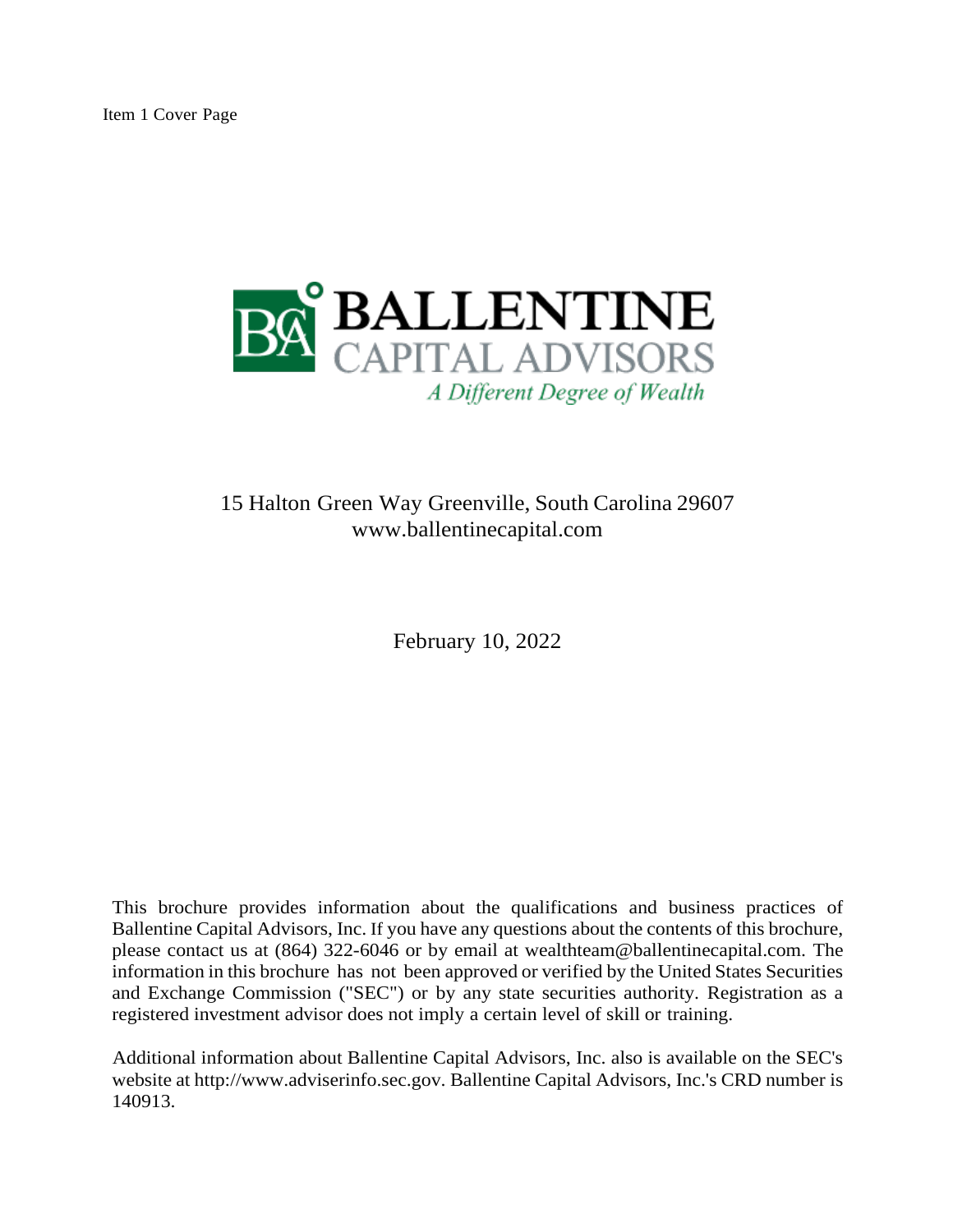## <span id="page-1-0"></span>**Item 2 Material Changes**

## Annual Update

The Material Changes section of this brochure will be updated annually or when material changes occur since the previous release of the Firm Brochure. Each year, we will ensure that you receive a summary of any material changes to this and subsequent brochures by April 30th. We will further provide you with our most recent brochure at any time at your request, without charge. You may request a brochure by contacting us at (864) 322-6046.

Material Changes since the Last Update on March 31, 2021:

• A new CCO was named. Anthony Colancecco is the new CCO, replacing the previous CCO, James Bryan Keith Ballentine.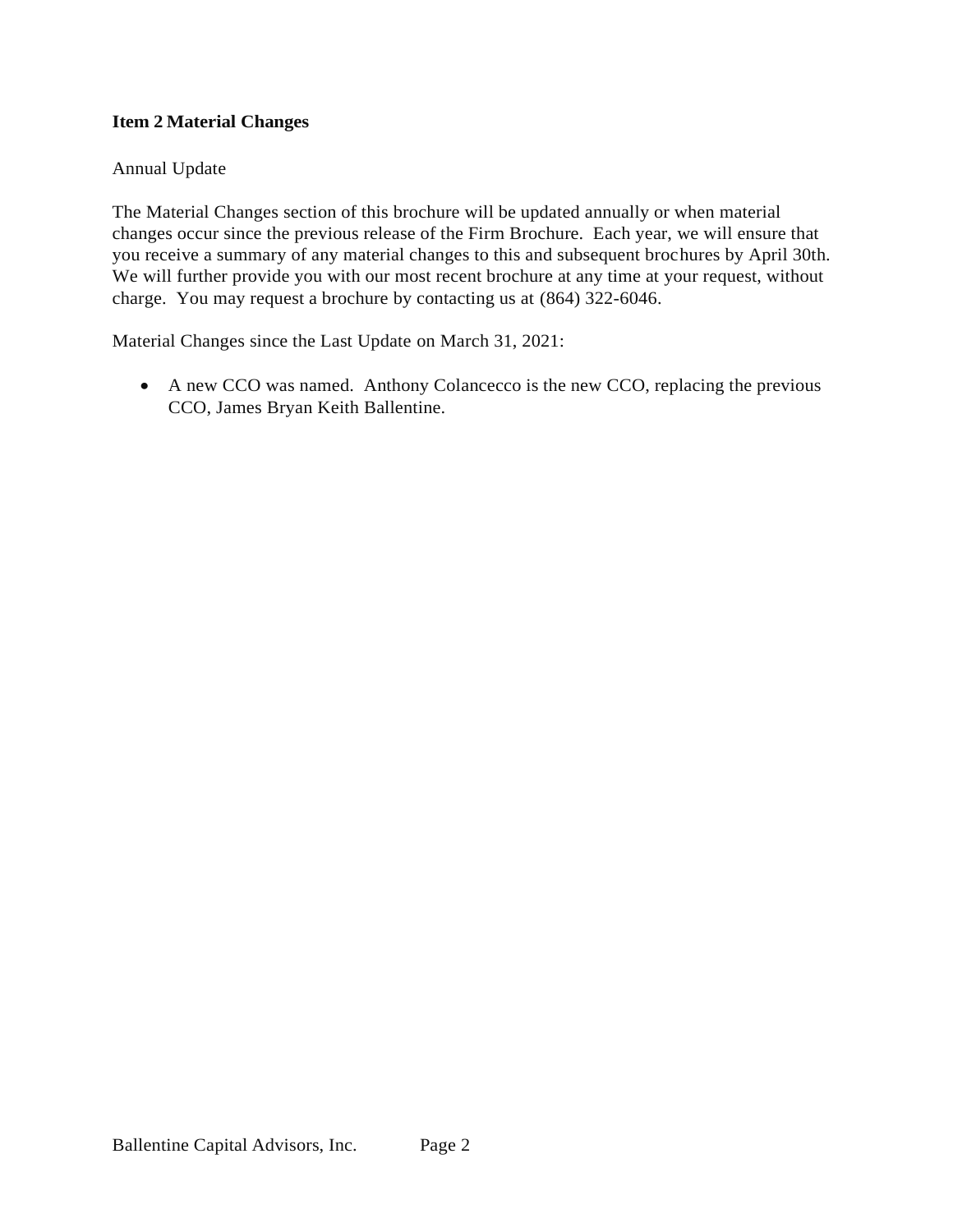## <span id="page-2-0"></span>**Item 3 Table of Contents**

| Item 11 Code of Ethics, Participation or Interest in Client Transactions and Personal Trading13 |  |
|-------------------------------------------------------------------------------------------------|--|
|                                                                                                 |  |
|                                                                                                 |  |
|                                                                                                 |  |
|                                                                                                 |  |
|                                                                                                 |  |
|                                                                                                 |  |
|                                                                                                 |  |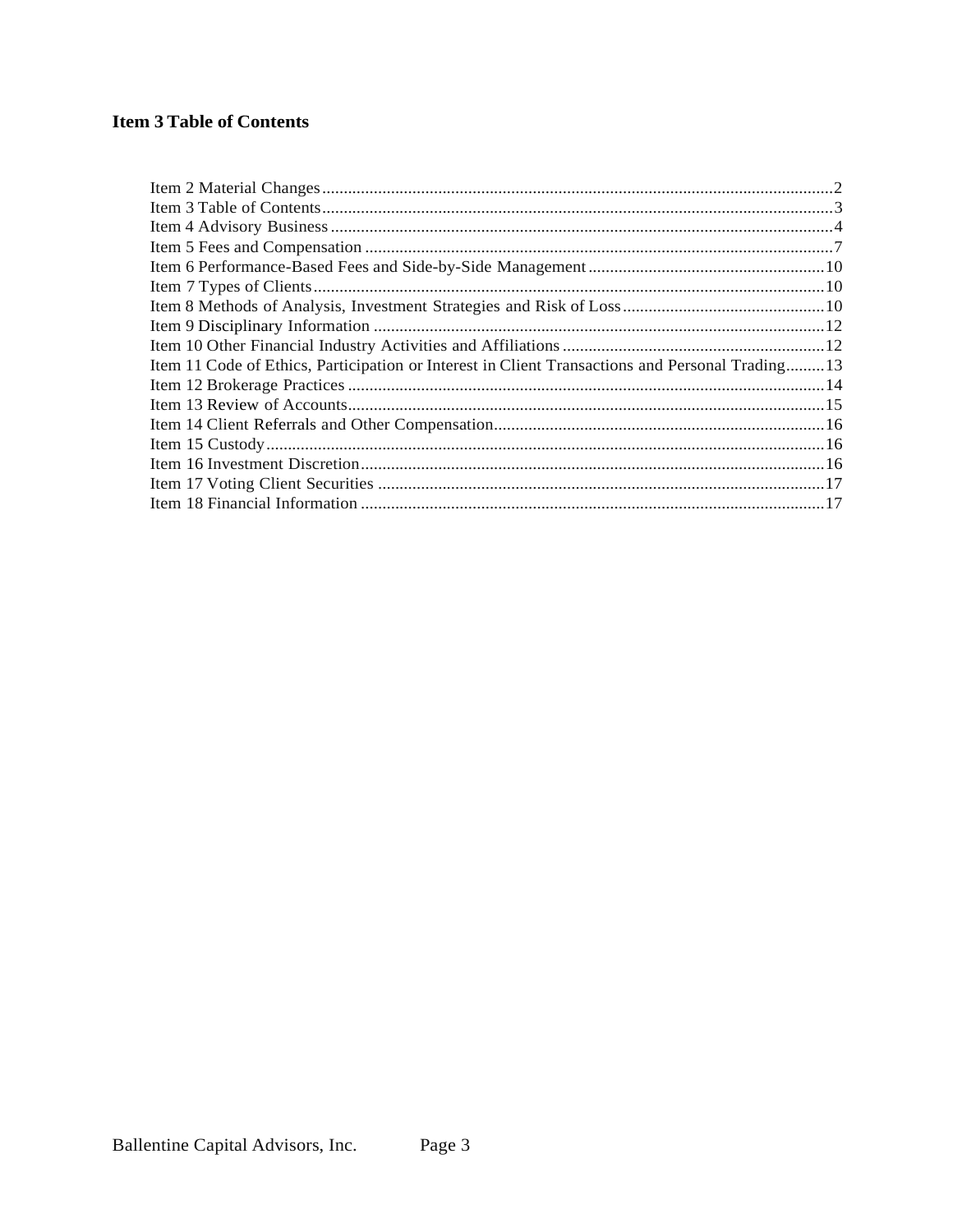## <span id="page-3-0"></span>**Item 4 Advisory Business**

Ballentine Capital Advisors, Inc. ("BCA" or "Advisor") is an investment advisor firm registered with the SEC since February 2021.

The principal owner of Ballentine Capital Advisors, Inc. is James Bryan Keith Ballentine, President.

#### Advisory Services

BCA's principal service is providing fee-based investment advisory services and financial planning services. In cases where BCA manages the client portfolio, BCA practices custom management of portfolios on a discretionary basis according to the client's objectives. BCA's primary approach is to use a structural allocation strategy aimed at reducing risk and increasing performance. While BCA can advise onany investment asset, our recommendations are primarily related to investments in exchange traded funds and mutual funds. BCA measures and selects mutual funds by using various criteria, such as the fund manager's tenure, and/or overall career performance. BCA may recommend, on occasion, redistributing investment allocations to diversify the portfolio in an effort to reduce risk and increase performance. BCA may recommend specific stocks to increase sector weighting and/or dividend potential. BCA may recommend employing cash positions as a possible hedge against market movement which may adversely affect the portfolio. BCA may recommend selling positions for reasons that include, but are not limited to, harvesting capital gains or losses, business or sector risk exposure to a specific security or class of securities, overvaluation or overweighting of the position(s) in the portfolio, change inrisk tolerance of client, or any risk deemed unacceptable for the client's risk tolerance.

#### Pension Consulting Services

BCA will offer both fiduciary and non-fiduciary advice to Qualified Plans and its participants. The Advisor's participant fiduciary advice will be based on information obtained from the plan participant about goals and investment objectives, time horizon, risk tolerance and the plan participant's financial situation. BCA will utilize the Investment Policy Statement when providing standardized asset allocation recommendations for the investment of assets within Qualified Plans. In cases where BCA provides ERISA Section 3(38) fiduciary investment services, BCA is responsible for the implementation of recommendations for the Qualified Plans. Where BCA provides ERISA Section 3(21) fiduciary investment recommendations, the trustee and the investment committee are responsible for implementation of recommendations and BCA will not act on the plan participants' behalf to implement these recommendations.

BCA may offer other pension consulting services that include but are not limited to educational seminars, plan surveys, evaluations of vendor's services or special projects on behalf of the plan sponsor.

#### Qualified Retirement Plan Consulting Services

As part of the Advisory Agreement for Pension Planning, BCA may provide services as follows for qualified retirement plans: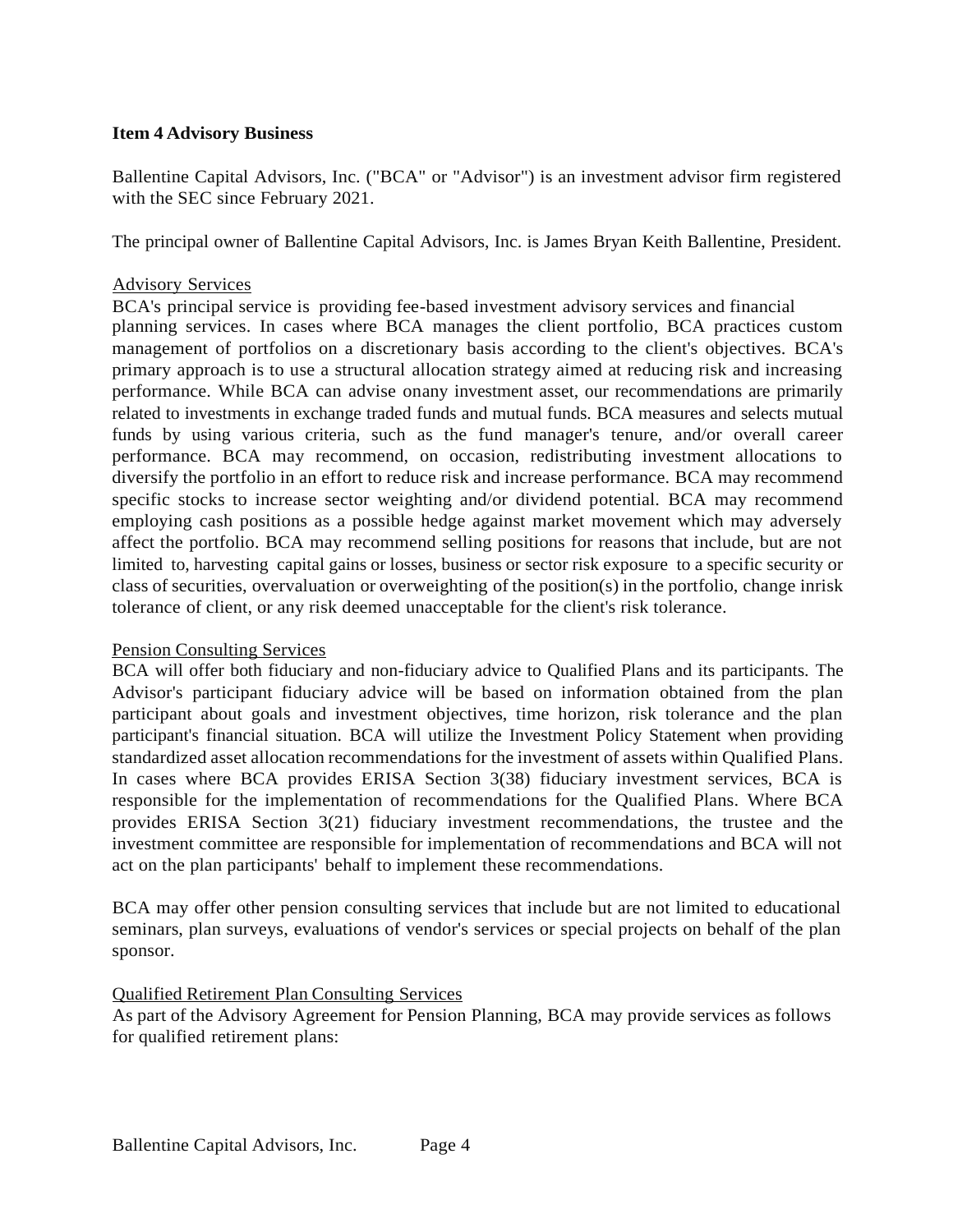## Fiduciary Services

BCA will perform the following Fiduciary Services:

- (i) Provide discretionary and non-discretionary investment advice to the Client about asset classes and investment alternatives available for the Plan in accordance with the Plan's investment policies and objectives. Client shall have the final decision-making authority regarding the initial selection, retention, removal, and addition of investment options.
- (ii) Assist the Client with the selection of a broad range of investment options consistent with ERISA section 404(c) and the regulations thereunder.
- (iii) Assist the Client in the development of an investment policy statement (IPS). The IPS establishes the investment policies and objectives for the Plan. Client shall have the ultimate responsibility and authority to establish such policies and objectives and to adopt and amend the investment policy statement.
- (iv) Assist in monitoring investment options by preparing periodic investment reports that document investment performance, consistency of fund management and conformance to the guidelines set forth in the IPS and make recommendations to maintain or removeand replace investment options.
- (v) Meet with Client on a periodic basis to discuss the reports and the investment recommendations.
- (vi) Provide discretionary and non-discretionary investment advice to the Plan Sponsor with respect to the selection of a qualified default investment alternative ("QDIA") for participants who are automatically enrolled in the Plan or who otherwise fail to make an investment election. The Client retains the sole responsibility to provide all notices to participants required under ERISA section 404(c)(5).
- (vii) At the request of Client, provide specific investment advice and recommendations to Plan participants concerning their investment objectives and portfolio construction.

#### Non-Fiduciary Services

The Advisor will perform the following Non-Fiduciary services:

- (i) Assist in the education of the participants in the Plan about general investment principles and the investment alternatives available under the Plan. Client understands that BCA's assistance in participant investment education shall be consistent with and within the scope of (d) (i.e., the definition of investment education) of Department of Labor Interpretive Bulletin 96-1.
- (ii) Assist in the group enrollment meetings designed to increase retirement plan participation among employees and investment and financial understanding by the employees.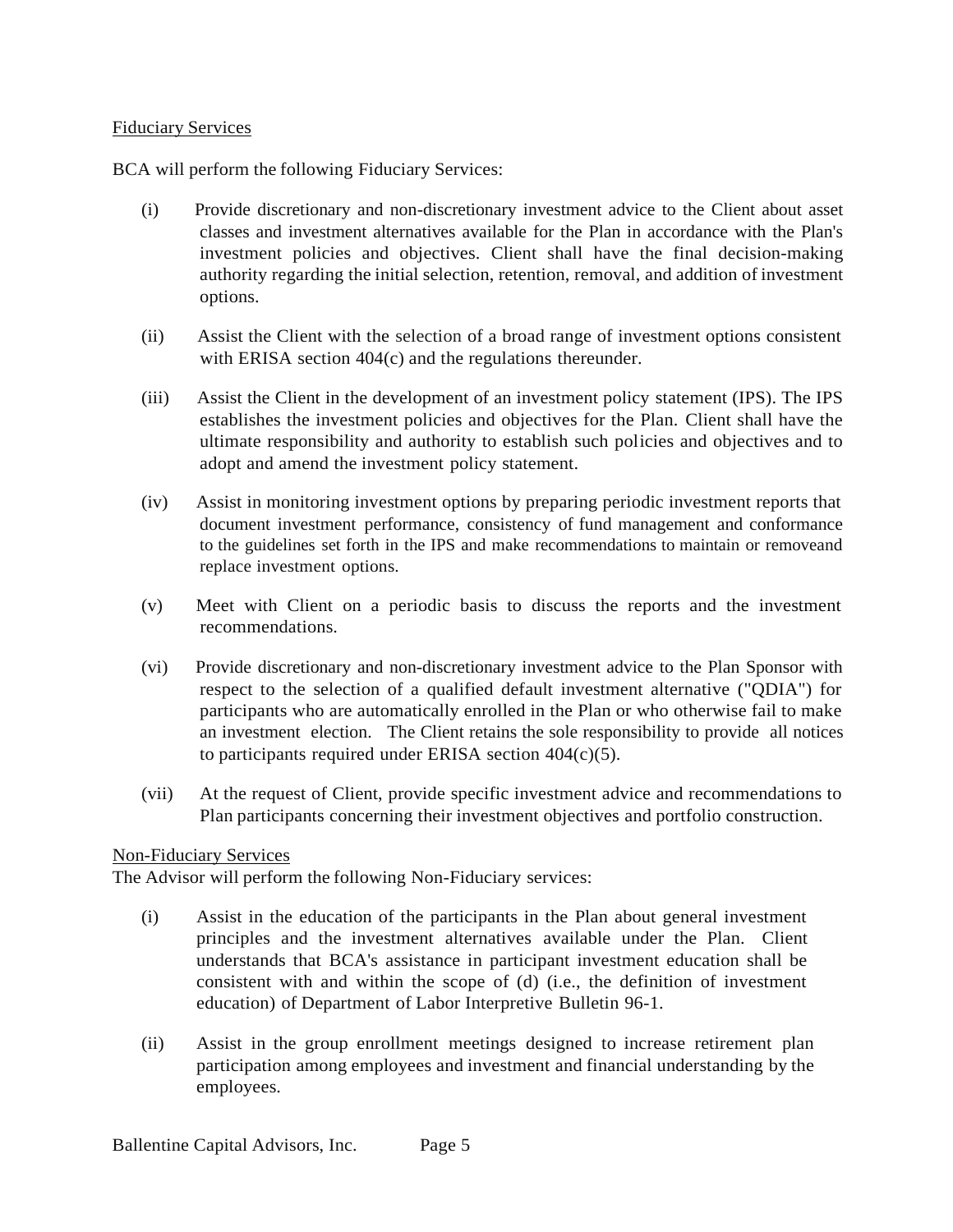BCA may provide these services or, alternatively, may arrange for the Plan's other providersto offer these services, as agreed upon between BCA and Client.

The Advisor's roles and actions in fulfilling all responsibilities pertaining to this Agreement shall not include those of the Plan's Trustee and will be performed solely at the direction of the Plan Sponsor, its authorized officers, employees and/or agents. At no time will BCA accept, maintain possession of, or have custodial responsibility for the Plan's assets. BCA will not conduct or effect the purchase or sale of any assets of the Plan on behalf of the Plan Sponsor or Plan Participants. Communicational and educational activities in which BCA engages related to Participants in the Plan shall be solely at the direction of the Plan Sponsor and shall not be represented by BCA or Plan Sponsor as investment, tax, or legal advice. BCA is not licensed to provide, shall not provide, nor be construed to provide, the services of an attorneyor accountant.

#### Financial Planning

In addition to investment supervisory services, BCA may provide Financial Planning Services to some of its clients. BCA's Financial Planning services may include recommendations for portfolio customization based on their client's investment objectives, goals, and financial situation. The financial planning services may include but not be limited to: preparing an annual net worth statement; creating a cash flow statement; reviewing client's current investments, most recent tax returns, life and disability insurance, and/or estate plan and making recommendations thereon; completing a retirement analysis; and providing education planning advice. These services are based on fixed fees or hourly fees and the final fee structure is documented in ExhibitI of the Financial Planning Agreement.

BCA will tailor its advisory services to its client's individual needs based on meetings and conversations with the client. If clients wish to impose certain restrictions on investing in certain securities or types of securities, BCA will address those restrictions with the client to havea clear understanding of the client's requirements.

## Financial Institution Consulting Services

BCA provides investment consulting services to certain broker/dealers' customers ("Brokerage Customers") who provide written consent requesting to receive the firm's consulting services. Brokerage Customers have entered into a written advisory agreement with BCA.

## Investment Management (Digital Platform)

The Firm utilizes Betterment for digital investment management, wherein an asset allocation strategy will be provided by BCA and managed by the Sub-Advisor for asset management services that is consistent with the Client's investment objectives. The Firm will utilize risk tolerance and/or data gathering questionnaires to determine the most appropriate asset allocation strategy. On an ongoing basis, the Firm will monitor the performance of a client's portfolio and Sub-Advisor will rebalance as necessary to conform to the recommended allocation. Clients typically grant the Firm and Sub-Advisor a limited power of attorney over their brokerage accounts to determine the amount of securities purchased or sold for their accounts. Adviser and Sub-Advisor may provide performance reports to clients quarterly, semi-annually or annually.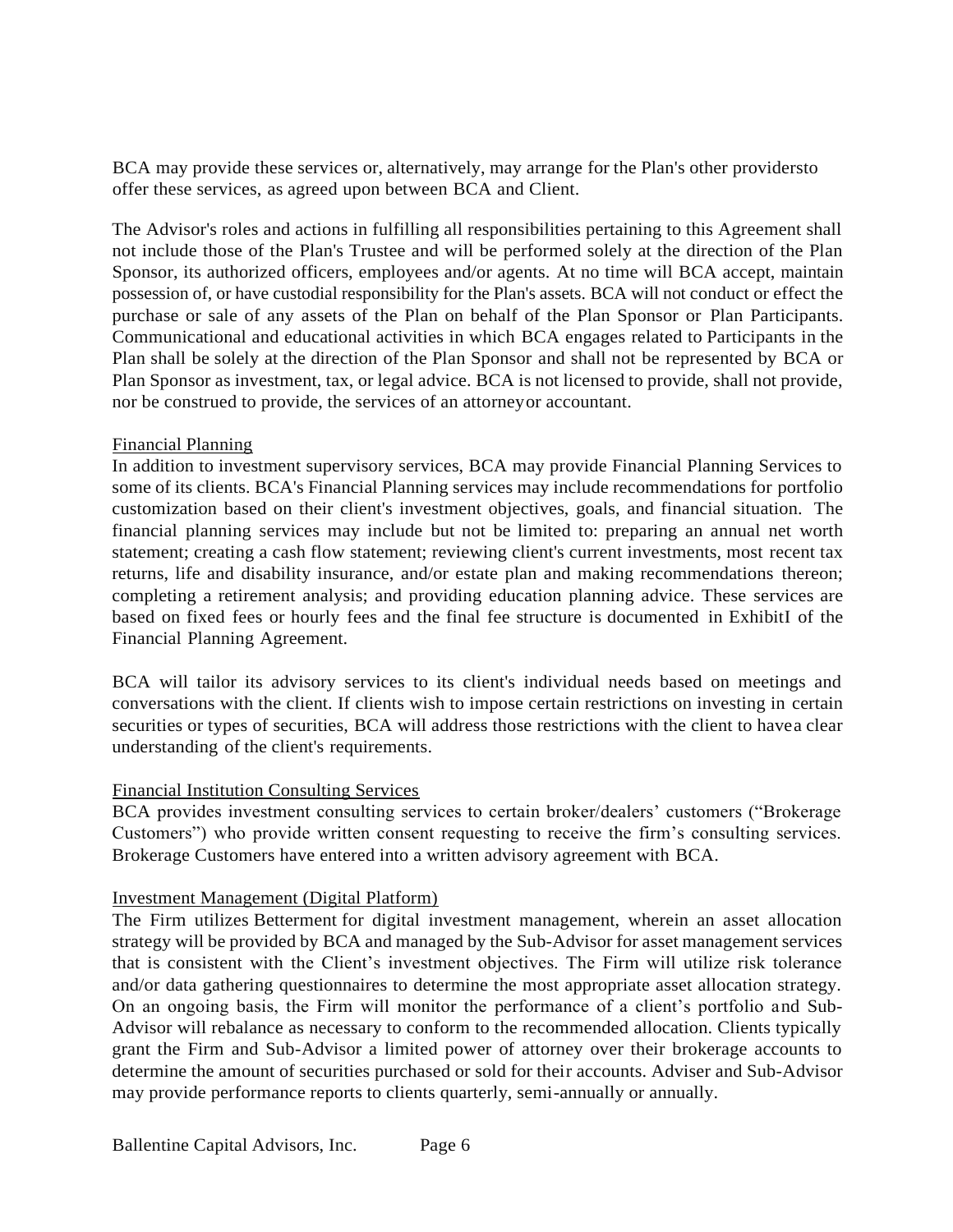BCA does not provide portfolio management services to wrap fee programs.

As of December 31, 2021, BCA had \$174,600,720 in discretionary client assets under management.

## <span id="page-6-0"></span>**Item 5 Fees and Compensation**

#### Asset Management Fees

Pursuant to an investment advisory contract signed by each client, the client will pay BCA an advisory fee at the following annual rates:

| <b>Account Value</b> | <b>Advisor Fee</b> | <b>Sub-Advisor Fee</b> | <b>Total Fee</b> |
|----------------------|--------------------|------------------------|------------------|
| First \$250,000      | 1.25%              | 0.40%                  | 1.65%            |
| Next \$250,000       | 1.15%              | 0.25%                  | 1.40%            |
| Next \$500,000       | 1.00%              | 0.10%                  | 1.10%            |
| Next \$1,000,000     | 0.85%              | 0.07%                  | $0.92\%$         |
| Next \$3,000,000     | 0.65%              | 0.05%                  | 0.70%            |
| Over \$5,000,000     | 0.45%              | 0.03%                  | 0.48%            |

BCA's advisory fee will be monthly in arrears as agreed with the client.

The advisory fee that is payable monthly in arrears is based on the value of portfolio assets of the account managed by BCA as of the close of business on the last business day of each month. The advisory fees for the first month shall be prorated from the inception date to the end of the month and billed as soon as feasible the month following the account opening.

For purposes of determining the fee tier, the Advisor will include all managed assets in a household excluding fee-based annuities including the accounts of spouses or domestic partners and dependent family members living at the same address, or any trusts or organizational accounts owned by the individual or family. There is a minimum fee of \$2,000 per year, and depending on the value of the accounts managed, the minimum fee expressed as a percentage of assets managed may exceed the maximum fee of 1.65% noted above, but the minimum fee will never exceed 3.00% of portfolio assets of the account managed by the Advisor. Ongoing advisory fees will be directly deducted from the Client Account by the custodian.

For fee-based Variable Annuities that are held directly with the insurance company, the accounts will be charged a flat fee separately from the above tiered schedule, in arrears on a monthly, quarterly, or annual basis.

The Total Fee includes compensation to your advisor for the portfolio management services to clients' accounts. The Advisor will pay the sub-advisor directly for its investment advisory services and this does not result in any additional cost to the client beyond the Total Fee. The Advisor will receive the Total Fee to cover portfolio management whether a sub-advisor is used or not. Advisory fees will be directly deducted from the client account by the custodian. The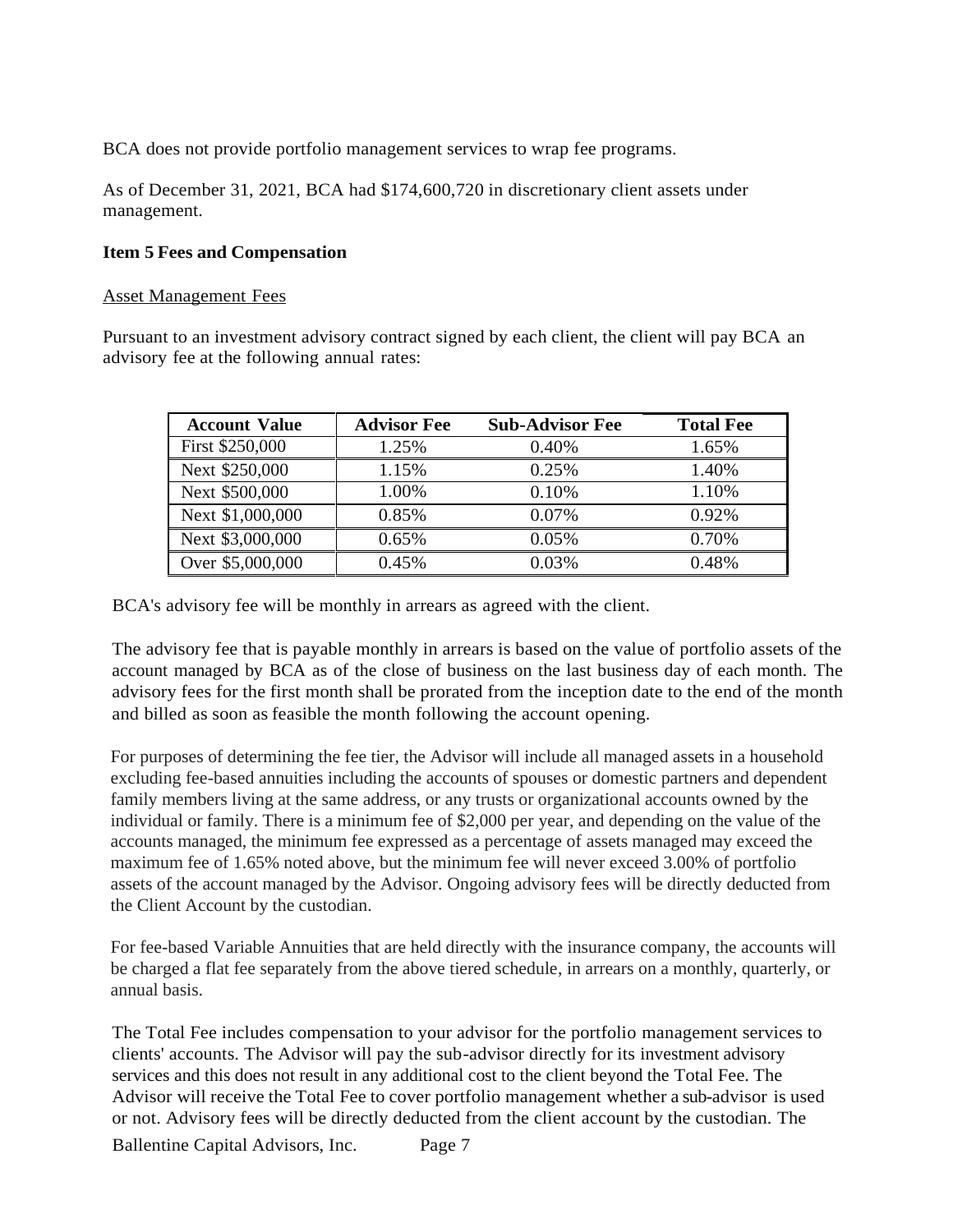client will give written authorization permitting BCA to be paid directly from their account held by the custodian. The custodian will send a statement to the client at least quarterly.

These fees may be negotiated at the sole discretion of BCA. The fee tier will be based on the assets managed per client household, and there is a minimum fee of \$2,000 per year. Depending on the value of the accounts managed, if the minimum fee is being charged, the fee expressed on a percentage basis may exceed the maximum fee of 1.65% noted above but will never exceed 3.00%.

#### Qualified Retirement Plan Consulting Fees:

Plan Sponsor will pay BCA, as compensation for its services under this Agreement, a consulting fee at the following annual rates on assets in the Plan including the value of any outstanding loans from the Plan to Participants, depending on the services provided and the size of the overall relationship.

| <b>Retirement Plan Assets</b> |                   |  |  |
|-------------------------------|-------------------|--|--|
| <b>Assets Managed</b>         | <b>Annual Fee</b> |  |  |
| First \$500,000               | 1.10%             |  |  |
| Next \$500,000                | 0.90%             |  |  |
| Next \$1,500,000              | 0.80%             |  |  |
| Next \$2,500,000              | 0.65%             |  |  |
| Next \$5,000,000              | 0.50%             |  |  |
| Over \$10,000,000             | 0.35%             |  |  |

The fee may be negotiated or waived at the discretion of BCA. The consulting fee is payable quarterly, in arrears, based on the fair market value of assets in the Plan at the end of each quarter. The consulting fee in the first quarter of the Agreement shall be prorated from the inception date to the end of the quarter. BCA shall invoice the Plan Sponsor for the consulting fee. The Plan Sponsor may, at its election, submit invoices for this consulting fee to the custodian of the Plan's assets for payment. The Plan Sponsor agrees to payment of these invoices, whether directly from the Plan Sponsor or from the Plan's custodian, promptly, and, under normal circumstances, by the end of the month in which the invoice is submitted. Fees are negotiable. There will be no pre-payment of fees.

#### Hourly Fee

Some clients will contract to have financial planning advice provided based on an hourly fee. BCA's hourly fee will be billed at a rate ranging from \$125 to \$500 based on the complexity and skill level/experience needed for each client. Hourly fees are invoiced monthly in arrears as services are provided. The fees are negotiable, and the final fee schedule will be attached as Exhibit I of the Financial Planning Agreement. Clients may terminate their contracts without penalty within five business days of signing the advisory contract.

#### Fixed Fees

BCA will charge a fixed fee for comprehensive financial planning services of up to \$30,000 per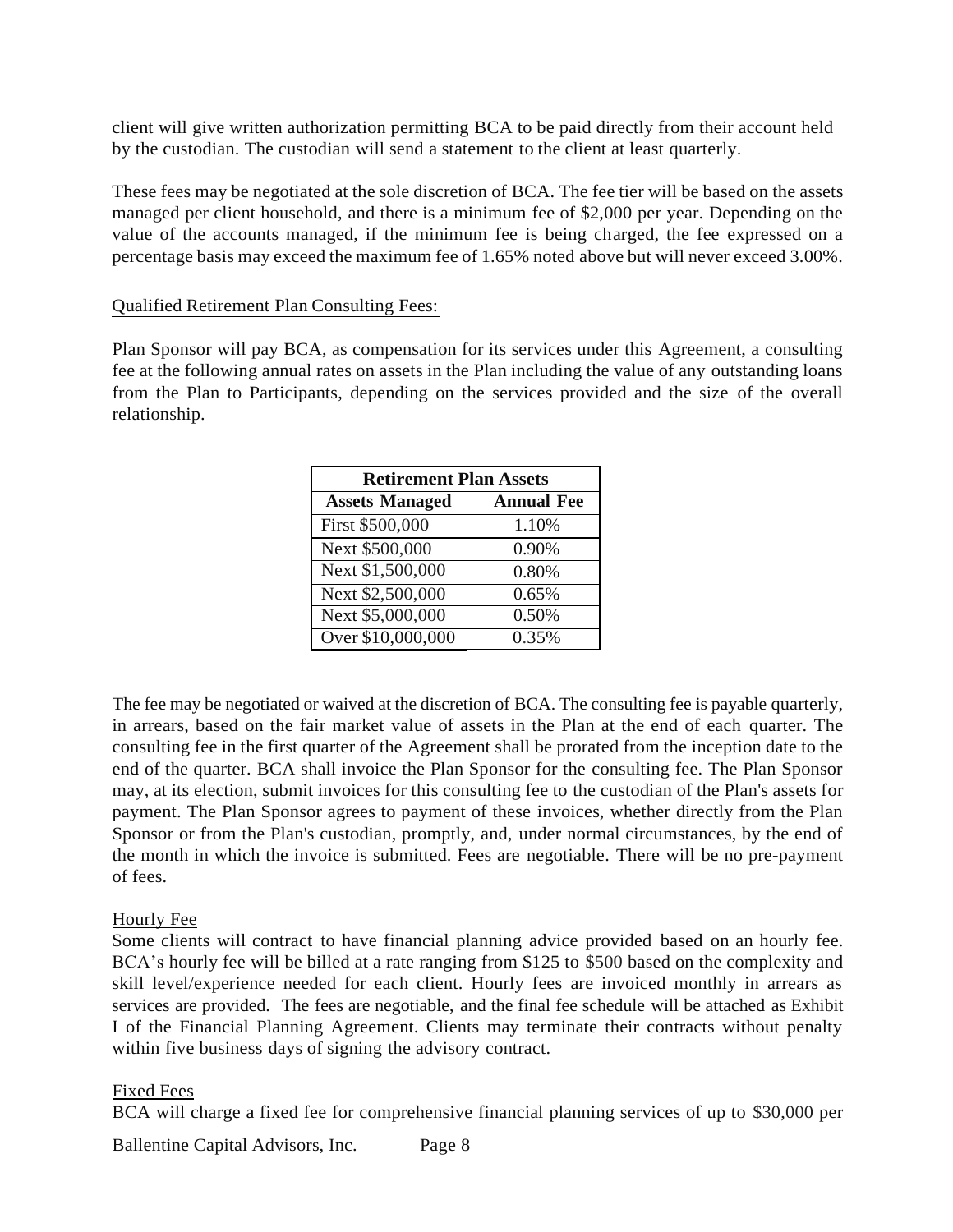plan based on the complexity of the case (e.g., net worth, income, needs of client, asset level, family complexity and other issues) as contracted for with client. Fixed fees may be negotiated in advance at the discretion of BCA and the final fee schedule will be attached as Exhibit I of the Financial Planning Agreement. Clients may terminate their contracts without penalty within five business days of signing the advisory contract. Fixed fee-based clients are either billed monthly in arrears as services are provided or as a one-time fixed fee upfront and/or upon delivery of services, as noted in Exhibit I of the Financial Planning Agreement. Those paid upfront will be completed/delivered within six months.

## Investment Management (Digital Platform)

Fees for Digital Investment Management are based on a percentage of assets under management and are billed separately from our traditional asset management. The assets in the Digital program will not be included in the total fees listed under Assets Under Management, above. They are billed monthly, in arears. Fees for the initial month will be prorated based upon the number of calendar days in the calendar month that the advisory agreement is in effect. Fees are based on the market value of the assets on the last business day of the previous month. The annual fee will not exceed 1.65%.

The monthly fee is calculated as follows: The market value of the assets under management on the last business day of the previous month multiplied by the annual percentage divided by 12. While BCA does not directly Wrap Fee products, through Betterment, these services are available to clients.

## Financial Institution Consulting Services

BCA receives a consulting fee based on the Assets Under Management from Brokerage Customers who have provided written consent to a broker/dealer to receive the investment consulting service from BCA and have entered into a written advisory agreement with BCA. The consulting fee is calculated from the Assets Under Management as of the end of a calendar quarter period multiplied by the annualized rate of a maximum of 1.50%. The initial fee is paid only after the completion of one full calendar quarter period following the date of the executed agreement with broker/dealers.

All fees paid to BCA for investment advisory services are separate and distinct from the expenses charged by mutual funds to their shareholders and the product sponsor in the case of variable insurance products. These fees and expenses are described in each fund's or variable product's prospectus. These fees will generally include a management fee and other fund expenses.

At no time will BCA accept or maintain custody of a client's funds or securities except for authorized fee deduction. Client is responsible for all custodial and securities execution fees charged by the custodian and executing broker-dealer. BCA's fee is separate and distinct from the custodian and execution fees.

BCA's investment management fee is payable in advance. Upon termination, any fees paid in advance will be prorated to the date of termination and any unearned fees will be refunded to client.

Where acting in the capacity of an insurance agent, investment advisory representatives of BCA may as broker or agent to effect insurance transactions for typical and customary compensation. Clients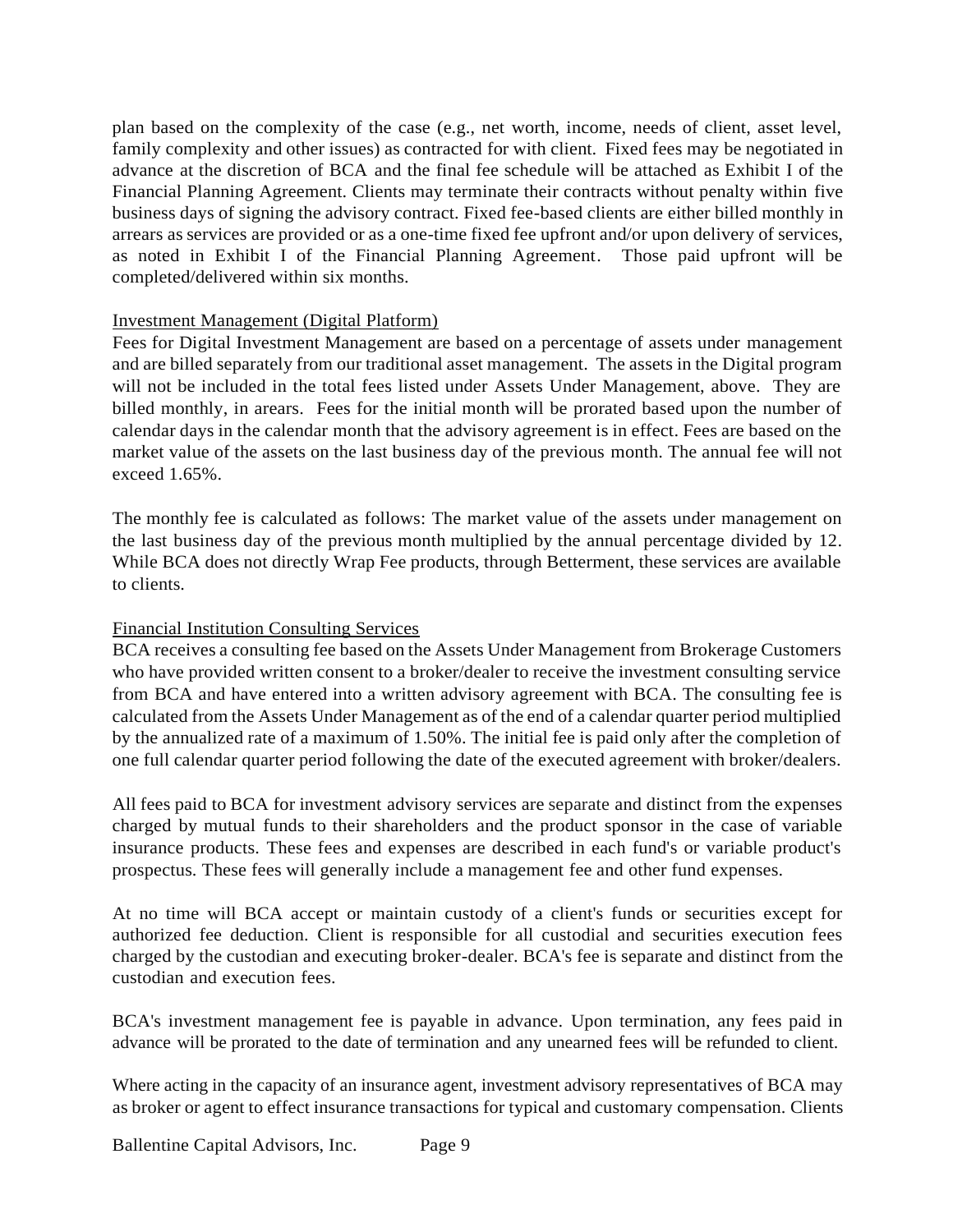are not obligated to use investment advisory representatives of BCA to execute such insurance transactions.

This practice presents a conflict of interest by creating an incentive to recommend insurance products based on the compensation received, rather than on a client's needs. When recommending the sale of insurance products for which BCA receives compensation, BCA will inform the client of the conflict of interest by providing the client with BCA's Client Relationship Summary.

A client may be able to invest in products recommended by the firm directly, without the services of BCA. In that case, the client would not receive the services provided by BCA which are designed, among other things, to assist the client in determining which products or services are most appropriate to each client's financial condition and objectives.

#### <span id="page-9-0"></span>**Item 6 Performance-Based Fees and Side-by-Side Management**

BCA does not charge performance-based fees.

#### <span id="page-9-1"></span>**Item 7 Types of Clients**

BCA will offer its services to individuals, high net worth individuals, trusts, corporations,pension and profit-sharing plans, and broker-dealers.

BCA's cumulative minimum account requirement for opening and maintaining an account is \$350,000. However, BCA may, at its sole discretion, accept accounts with a lower value.

#### <span id="page-9-2"></span>**Item 8 Methods of Analysis, Investment Strategies and Risk of Loss**

BCA utilizes fundamental and technical analysis techniques in formulating investment advice or managing assets for clients.

Fundamental analysis of businesses involves analyzing its financial statements and health, its management and competitive advantages and its competitors and markets. Fundamental analysis is performed on historical and present data but with the goal of making financial forecasts. There are several possible objectives; to conduct a company stock valuation and predict its probable price evolution; to make a projection on its business performance; to evaluate its management and make internal business decisions and to calculate its credit risk.

Technical analysis is a method of evaluating securities by relying on the assumption that market data, such as charts of price, volume and open interest can help predict future (usually short-term) market trends. Technical analysis assumes that market psychology influences trading in a way that enables predicting when a stock will rise or fall.

The investment strategies the Advisor will implement will typically include long-term purchases of securities held at least for one year and short-term purchases for securities sold within a year.

Clients need to be aware that investing in securities involves risk of loss that clients need to be prepared to bear.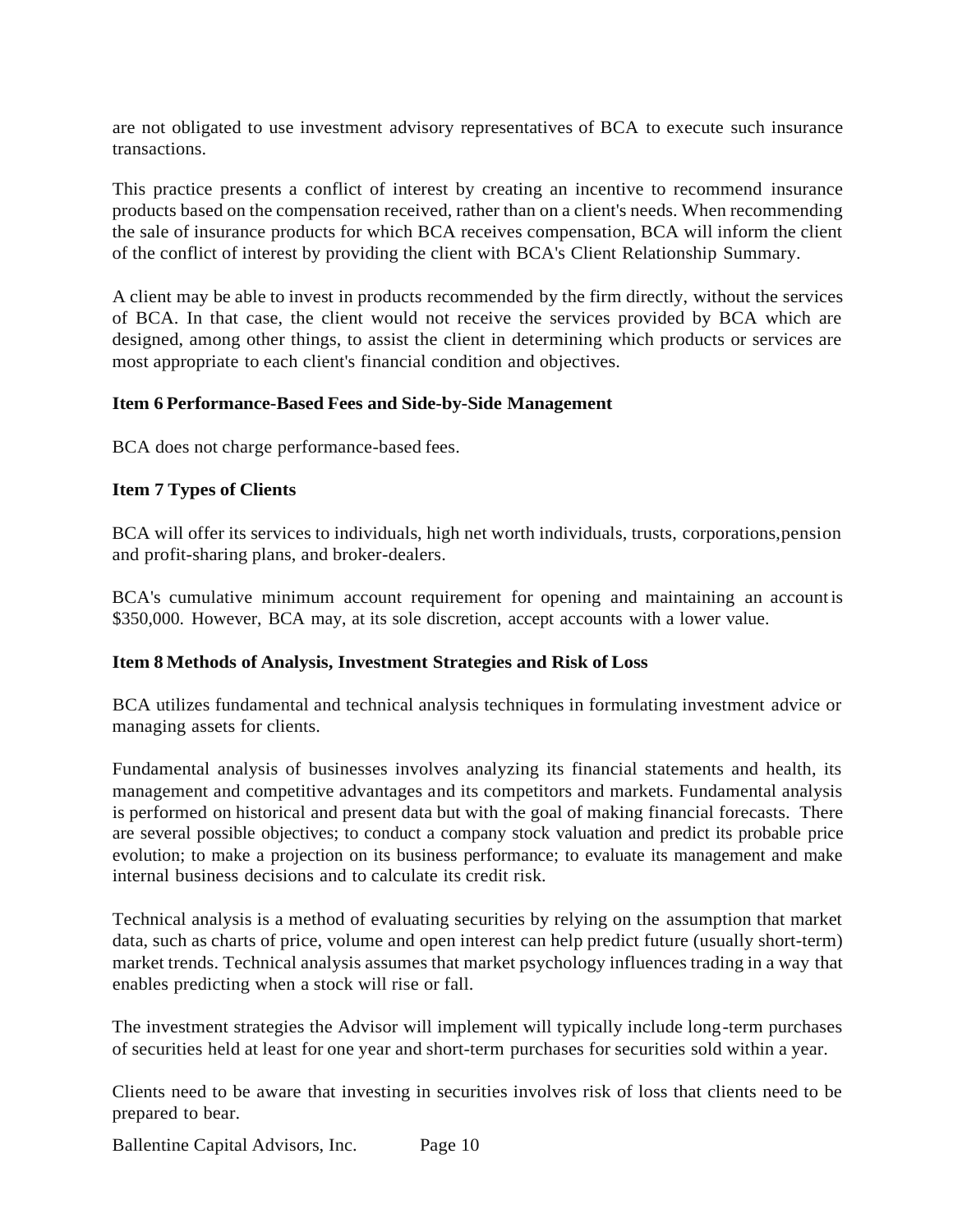The methods of analysis and investment strategies followed by BCA are utilized across allof BCA's clients, as applicable. One method of analysis or investment strategy is not moresignificant than the other as the Advisor is considering the client's portfolio, risk tolerance, time horizon and individual goals. However, the client should be aware that with any trading that occurs in the client account, the client will incur transaction and administrative costs.

Investing includes the risk that the value of an investment can be negatively affected by factors specifically related to the investment (e.g., capability of management, competition, new inventions by other companies, lawsuits against the company, labor issues, patent expiration, etc.), or to factors related to investing and the markets in general (e.g., the economy, wars, civil unrest or terrorism around the world, concern about oil prices or unemployment, etc.).

Risks of fundamental analysis may include risks that market actions, natural disasters, government actions, world political events or other events not directly related to the price or valuation of a specific company's fundamental analysis can adversely impact the stock price of a company causing a portfolio containing that security to lose value. Risks may also include that the historical data and projections on which the fundamental analysis is performed may not continue to be relevant to the operations of a company going forward, or that management changes or the business direction of management of the company may not permit the company to continue to produce metrics that are consistent with the prior company data utilized in the fundamental analysis, which may negatively affect BCA's estimate of the valuation of the company.

In cyclical analysis, economic or business cycles may not be predictable and may have many fluctuations between long-term expansions and contractions. Also, the lengths of the economic cycles may be difficult to predict with accuracy. Therefore, the risk of cyclical analysis is the difficulty in predicting economic trends and consequently the changing value of securities that would be affected by these changing trends.

While BCA can provide investment advice and recommendations on any type of investment security, BCA primarily recommends exchange traded funds and mutual funds to meet clients' investment objectives. Clients are advised that many unexpected broad environmental factors can negatively impact the value of portfolio securities causing the loss of some or all of the investment, including changes in interest rates, political events, natural disasters, and acts of war or terrorism. Further, factors relevant to specific securities may have negative effects on their value, such as competition or government regulation. Also, the factors for which the company was selected for inclusion in a client portfolio may change, for example, due to changes in management, new product introductions, or lawsuits.

Following is a list of some of the risks to consider specifically when investing in exchange traded funds and mutual funds.

- **Call Risk.** The possibility that falling interest rates will cause a bond issuer to redeem-or call-its high-yielding bond before the bond's maturity date.
- **Country Risk.** The possibility that political events (a war, national elections), financial problems (rising inflation, government default), or natural disasters (an earthquake, a poor harvest) will weaken a country's economy and cause investments in that country to decline.
- **Credit Risk.** The possibility that a bond issuer will fail to repay interest and principal in a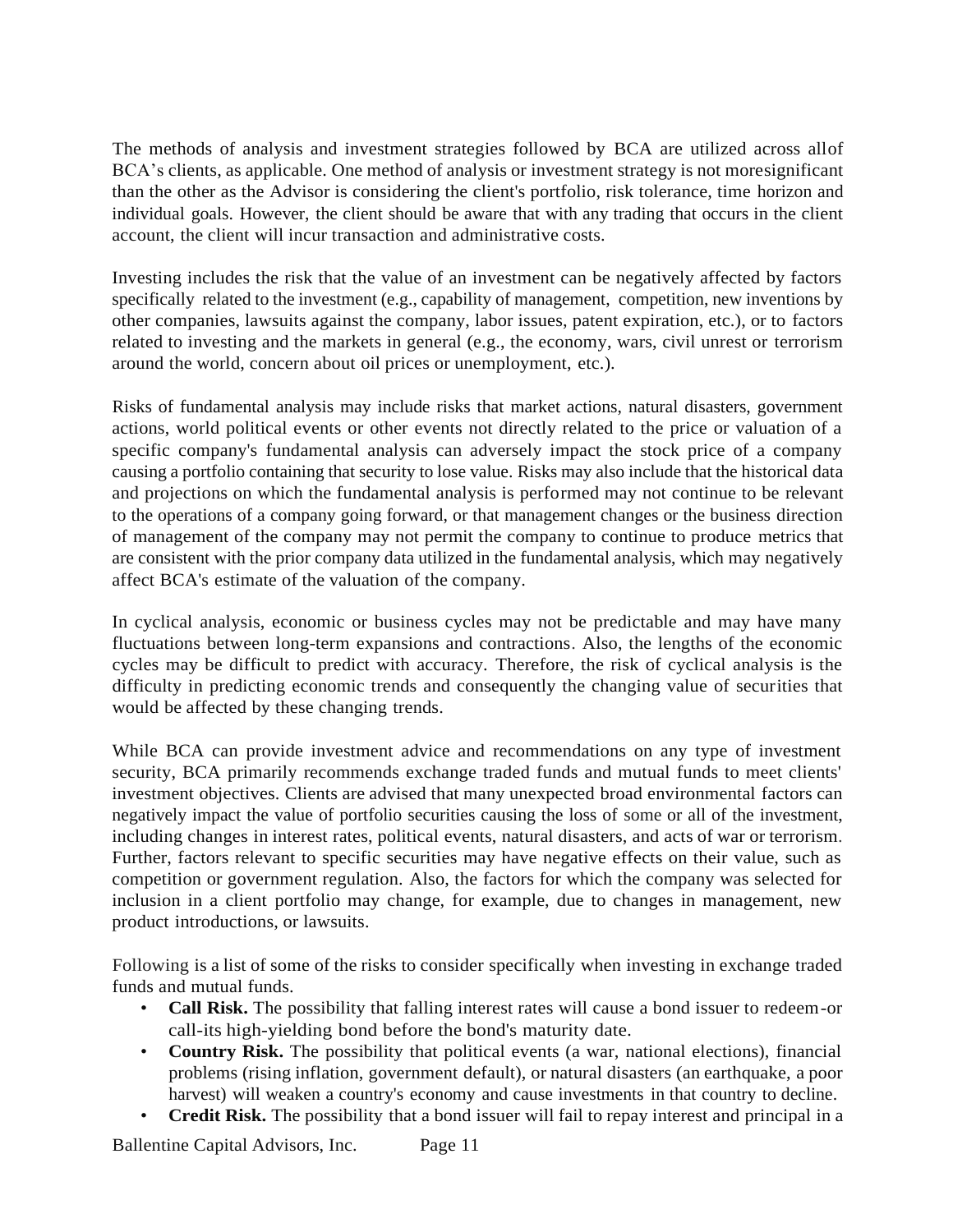timely manner. Also called default risk.

- **Currency Risk.** The possibility that returns could be reduced for Americans investing in foreign securities because of a rise in the value of the U.S. dollar against foreign currencies. Also called exchange-rate risk.
- **Income Risk.** The possibility that a fixed-income fund's dividends will decline as a result of falling overall interest rates.
- **Industry Risk.** The possibility that a group of stocks in a single industry will decline in price due to developments in that industry.
- **Inflation Risk.** The possibility that increases in the cost of living will reduce or eliminate a fund's real inflation-adjusted returns.
- **Interest Rate Risk.** The possibility that a bond fund will decline in value because of an increase in interest rates.
- Manager Risk. The possibility that an actively managed mutual fund's investment adviser will fail to execute the fund's investment strategy effectively resulting in the failure of stated objectives.
- **Market Risk.** The possibility that stock fund or bond fund prices overall will decline over short or even extended periods. Stock and bond markets tend to move in cycles, with periods when prices rise and other periods when prices fall.
- **Principal Risk.** The possibility that an investment will go down in value, or "lose money," from the original or invested amount.

## <span id="page-11-0"></span>**Item 9 Disciplinary Information**

Neither BCA nor its management persons have had any legal or disciplinary events, currently or in the past.

## <span id="page-11-1"></span>**Item 10 Other Financial Industry Activities and Affiliations**

Neither BCA nor any of its management persons are registered or have an application pending to register, as a futures commission merchant, commodity pool operator, a commodity trading advisor, or an associated person of the foregoing entities.

BCA does not currently have any relationships or arrangements with either a municipal securities dealer, or government securities dealer or broker, investment company or other pooled investment vehicle (including a mutual fund, closed-end investment company, unit investment trust, private investment company or "hedge fund" andoffshore fund), other investment advisor or financial planner, futures commission merchant, commodity pool operator, or commodity trading advisor, banking or thrift institution, accountantor accounting firm, lawyer or law firm, or agency, pension consultant, real estate broker or dealeror sponsor of syndicator of limited partnerships.

BCA has agreement(s) with broker/dealers to provide investment consulting services to Brokerage Customers. Broker/dealers pay compensation to BCA for providing investment consulting services to Customers. This consulting arrangement does not include assuming discretionary authority over Brokerage Customers' brokerage accounts or the monitoring of securities. These consulting services offered to Brokerage Customers may include a general review of Brokerage Customers' investment holdings, which may or may not result in BCA's investment adviser representative making specific securities recommendations or offering general investment advice. Brokerage Customers will execute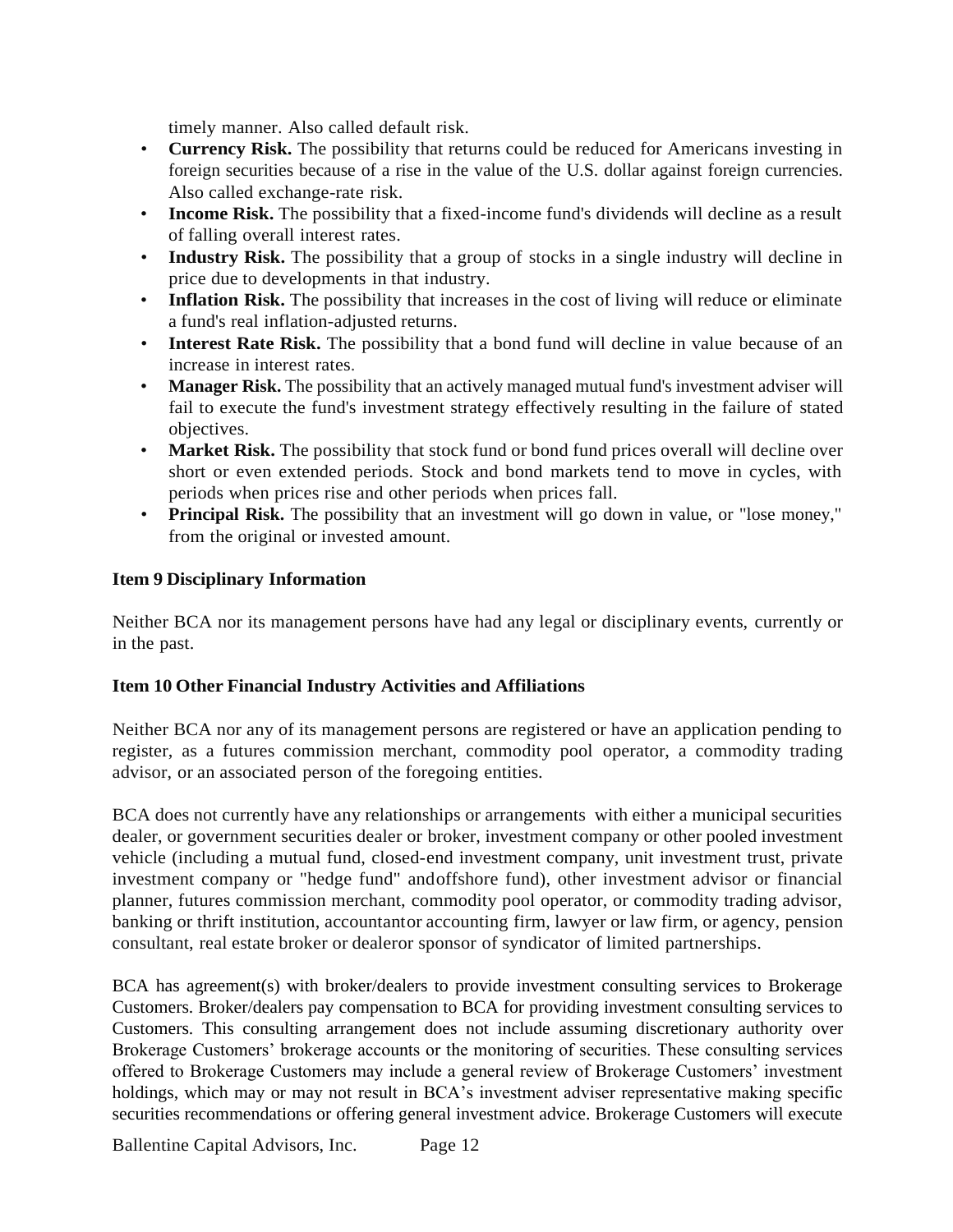a written advisory agreement directly with BCA.

This relationship presents conflicts of interest. Potential conflicts are mitigated by Brokerage Customers consenting to receive investment consulting services from BCA; by BCA not accepting or billing for additional compensation on broker/dealers' Assets Under Management beyond the consulting fees disclosed in Item 5 in connection with the investment consulting services; and by BCA not engaging as, or holding itself out to the public as, a securities broker/dealer. BCA is not affiliated with any broker/dealer.

Investment Advisor Representatives for BCA are also licensed and registered as insurance agents to sell life, accident and other lines of insurance for various insurance companies. Additionally, James Bryan Keith Ballentine is President of an affiliated entity, Ballentine Capital Management, an insurance company. Therefore, they will be able to purchase insurance products for any client in need of such services and will receive separate, yet typical compensation in the form of commissions for the purchase of insurance products. This creates a conflict of interest because of the receipt of additional compensation by the Investment Advisor Representatives. Clients are not obligated to use BCA or its Investment Advisor Representatives for insurance products services. However, in such instances, there is no advisory fee associated with these insurance products.

## <span id="page-12-0"></span>**Item 11 Code of Ethics, Participation or Interest in Client Transactions and Personal Trading**

BCA is registered with the SEC and maintains a Code of Ethics pursuant to SEC rule 204A-1. The Code of Ethics sets forth the basic policies of ethical conduct for all managers, officers, and employees of the adviser. In addition, the Code of Ethics governs personal trading by each employee of BCA deemed to be an Access Person and is intended to ensure that securities transactions effected by Access Persons of BCA are conducted in a manner that avoids any conflict of interest between such persons and clients of the adviser or its affiliates. BCA collects and maintains records of securities holdings and securities transactions effected by Access Persons. These records are reviewed to identify and resolve conflicts of interest. BCA will provide a copy of the Code of Ethics to any client or prospective client upon request.

BCA and/or its investment advisory representatives may from time-to-time purchase or sell products that they may recommend to clients. BCA and/or its investment advisory representatives have a fiduciary duty to put the interests of their clients ahead of their own.

BCA requires that its investment advisory representatives follow its basic policies and ethical standards as set forth in its Code of Ethics.

## <span id="page-12-1"></span>**Item 12 Brokerage Practices**

If requested by the client, BCA may suggest brokers or dealers to be used based on execution and custodial services offered, cost, quality of service and industry reputation. BCA will consider factors such as commission price, speed and quality of execution, client management tools, and convenience of access for both the Advisor and client in making its suggestion. BCA recommends that investment accounts be held in custody by TD Ameritrade Institutional, a division of TD Ameritrade, member FINRA/SIPC, an unaffiliated SEC-registered broker-dealer and FINRA member,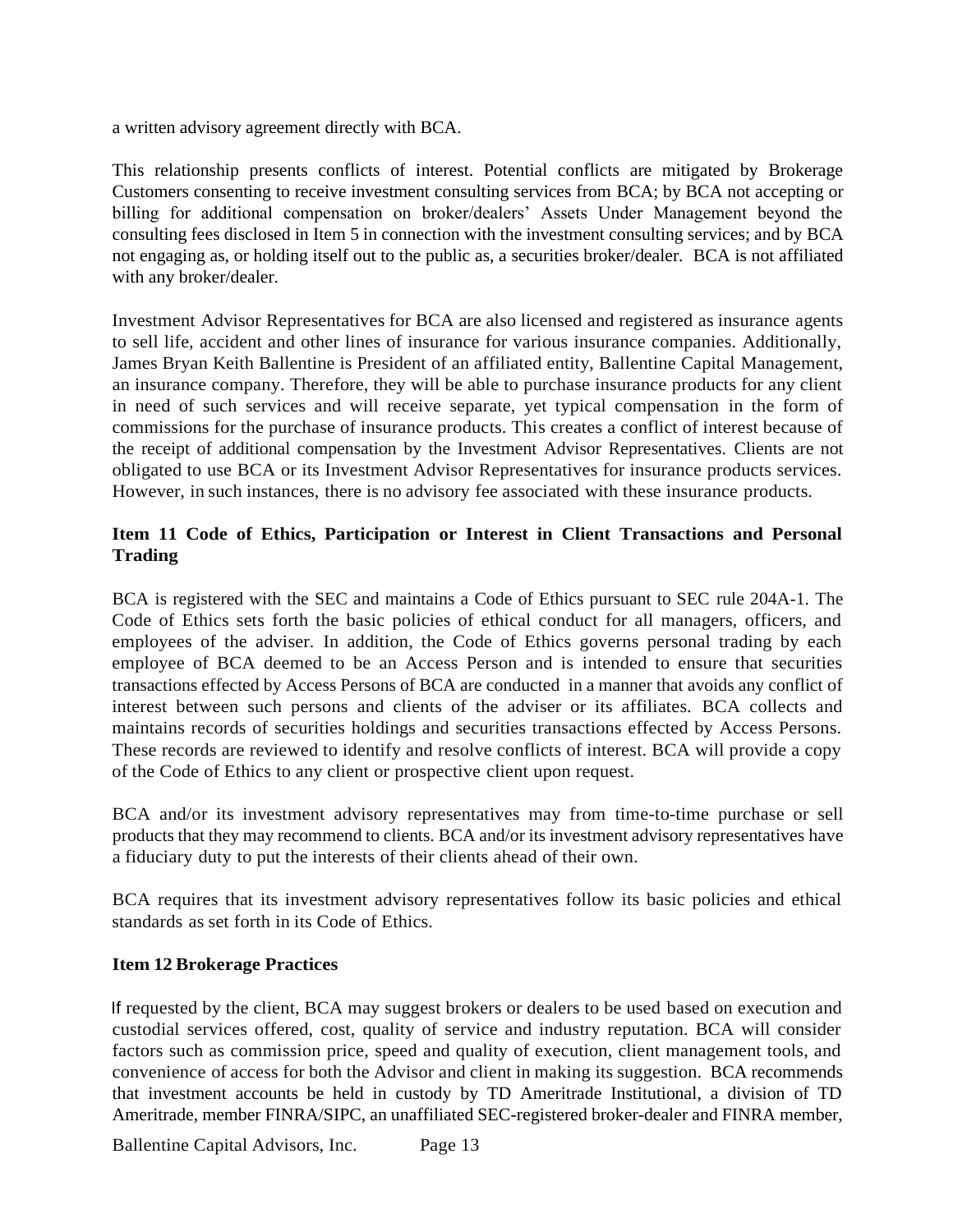and, to a lesser extent Betterment for Advisors (MTG, LLC dba Betterment Securities ("Betterment Securities"), a registered broker-dealer, member SIPC), a digital wealth management platform serving independent investment advisory firms by providing automated portfolio management tools.

Advisor participates in the TD Ameritrade Institutional program. TD Ameritrade Institutional is a division of TD Ameritrade, Inc. ("TD Ameritrade") member FINRA/SIPC. TD Ameritrade is an independent and unaffiliated SEC-registered broker-dealer. TD Ameritrade offers to independent investment Advisors services which include custody of securities, trade execution, clearance and settlement of transactions. Advisor receives some benefits from TD Ameritrade through its participation in the program. (Please see the disclosure under Item 14 below).

BCA does not receive client referrals from any broker-dealer or third party as a result of the firm selecting or recommending that broker-dealer to clients.

BCA recommends that all clients use TD Ameritrade Institutional for execution and/or custodial services. Broker-dealers are recommended based on criteria such as, but not limited to, reasonableness of commissions charged to the client, tools and services made available to the client and the Advisor, and convenience of access to the account trading and reporting. The client will provide authority to BCA to direct all transactions through that broker-dealer in the investment advisory agreement.

For those client assets that are held in a Betterment Securities brokerage account, Betterment Securities does not charge separately for custody/brokerage services but, is compensated as part of the Betterment for Advisors platform fee charged as a percentage of assets that includes custody, brokerage, and subadvisory services. Betterment Securities serves as broker-dealer to Betterment for Advisors, an investment and advice platform serving independent investment advisory firms like BCA. Assets managed by BCA using the Betterment for Advisors platform are subject to the trading policies and procedures established by Betterment. These policies and procedures limit BCA's ability to control, among other things, the timing of the execution of certain trades (including in response to withdrawals, deposits, or asset allocation changes) within a client account. Clients should not expect that trading on Betterment is instant, and, accordingly, should be aware that Betterment does not permit clients or BCA to control the specific time during a day that securities are bought or sold in your account (i.e., to "time the market"). Additional information about the Betterment trading practices are disclosed in the Betterment LLC Form ADV Part 2A or Wrap Brochure.

As an investment advisory firm, BCA has a fiduciary duty to seek best execution for client transactions. While best execution is difficult to define and challenging to measure, there is some consensus that it does not solely mean the achievement of the best price on a given transaction. Rather, it appears to be a collective consideration of factors concerning the trade in question. Such factors include the security being traded, the price of the trade, the speed of the execution, apparent conditions in the market, and the specific needs of the client. BCA's primary objectives when placing orders for the purchase and sale of securities for client accounts is to obtain the most favorable net results taking into account such factors as 1) price, 2) size of order, 3) difficulty of execution, 4) confidentiality and 5) skill required of the broker. BCA may not necessarily pay the lowest commission or commission equivalent as specific transactions may involve specialized services on the part of the broker.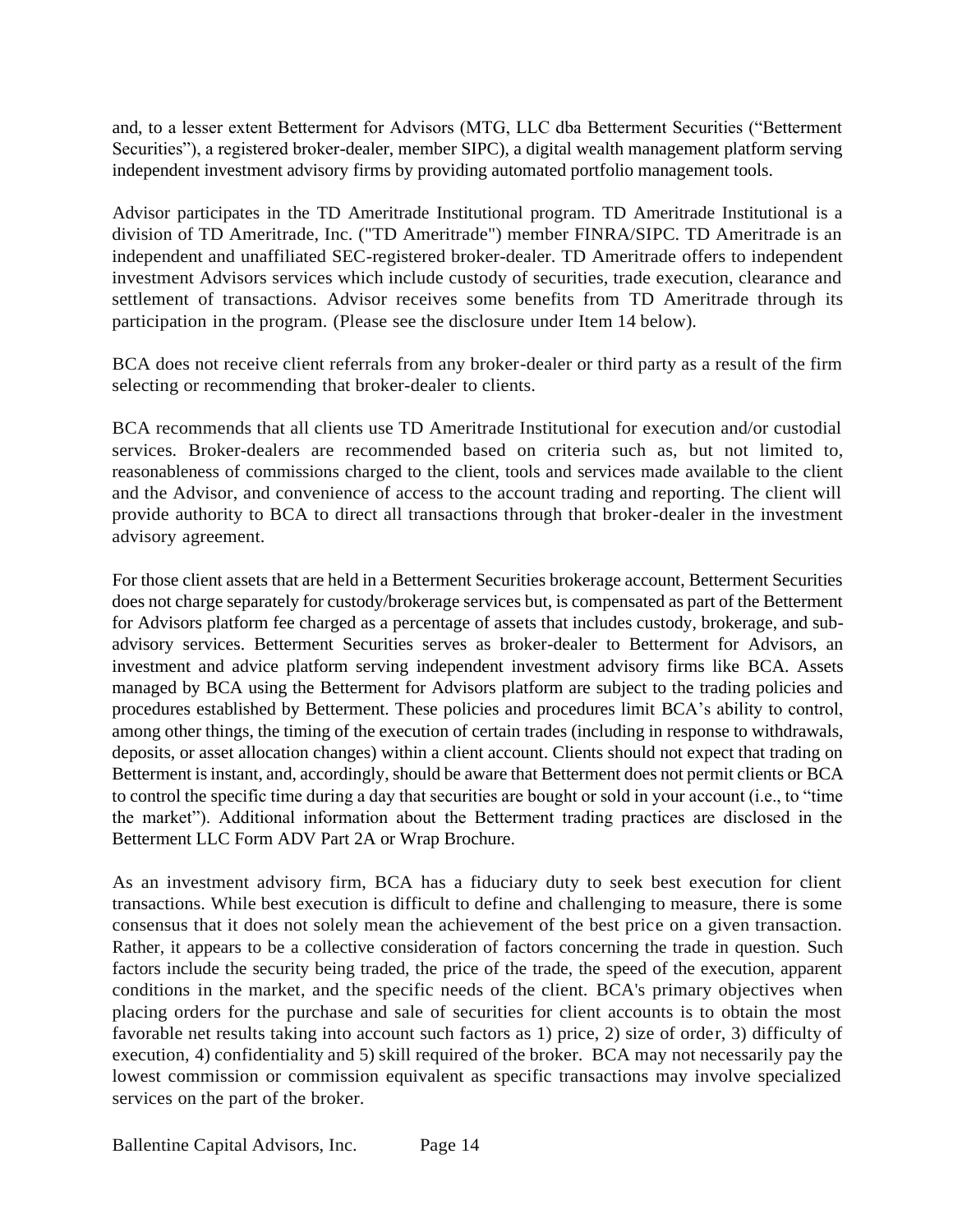BCA does not permit clients to direct brokerage.

BCA may combine orders into block trades when more than one account is participating in the trade. This blocking or bunching technique must be equitable and potentially advantageous for each such account (e.g., for the purposes of reducing brokerage commissions or obtaining a more favorable execution price). Block trading is performed when it is consistent with the duty to seek best execution and is consistent with the terms of BCA's investment advisory agreements. Equity trades are blocked based upon fairness to client, both in the participation of their account, and in the allocation of orders for the accounts of more than one client. Allocations of all orders are performed in a timely and efficient manner. All managed accounts participating in a block execution receive the same execution price (average share price) for the securities purchased or sold in a trading day. Any portion of an order that remains unfilled at the end of a given day will be rewritten on the following day as a new order with a new daily average price to be determined at the end of the following day. Due to the low liquidity of certain securities, broker availability may be limited. Open orders are worked until they are completely filled, which may span the course of several days. If an order is filled in its entirety, securities purchased in the aggregated transaction will be allocated among the accounts participating in the trade in accordance with the allocation statement. If an order is partially filled, the securities will be allocated pro rata based on the allocation statement. BCA may allocate trades in a different manner than indicated on the allocation statement (non-pro rata) only if all managed accounts receive fair and equitable treatment.

## <span id="page-14-0"></span>**Item 13 Review of Accounts**

The firm reviews client accounts on an annual basis, or when conditions would warrant a review based on market conditions or changes in client circumstances. All accounts are reviewed by James Keith Ballentine, President or Anthony Colancecco, COO. Triggering factors may include BCA becoming aware of a change in client's investment objective, a change in market conditions, change of employment, or a change in recommended asset allocation weightings in the account that exceed a predefined guideline.

The client is encouraged to notify the Advisor and Investment Advisor Representative if changes occur in his/her personal financial situation that might materially affect his/her investment plan.

The client will receive written statements no less than quarterly from the custodian. In addition, the client will receive other supporting reports from mutual funds, asset managers, trust companies or other custodians, insurance companies, broker-dealers and others who are involved with client accounts. BCA does not deliver separate client statements.

## <span id="page-14-1"></span>**Item 14 Client Referrals and Other Compensation**

As disclosed under Item 12 above, Advisor participates in TD Ameritrade's institutional customer program and Advisor may recommend TD Ameritrade to Clients for custody and brokerage services. There is no direct link between Advisor's participation in the program and the investment advice it gives to its clients, although BCA receives economic benefits through its participationin the program that are typically not available to TD Ameritrade retail investors. These benefits include the following products and services (provided without cost or at a discount): receipt of duplicate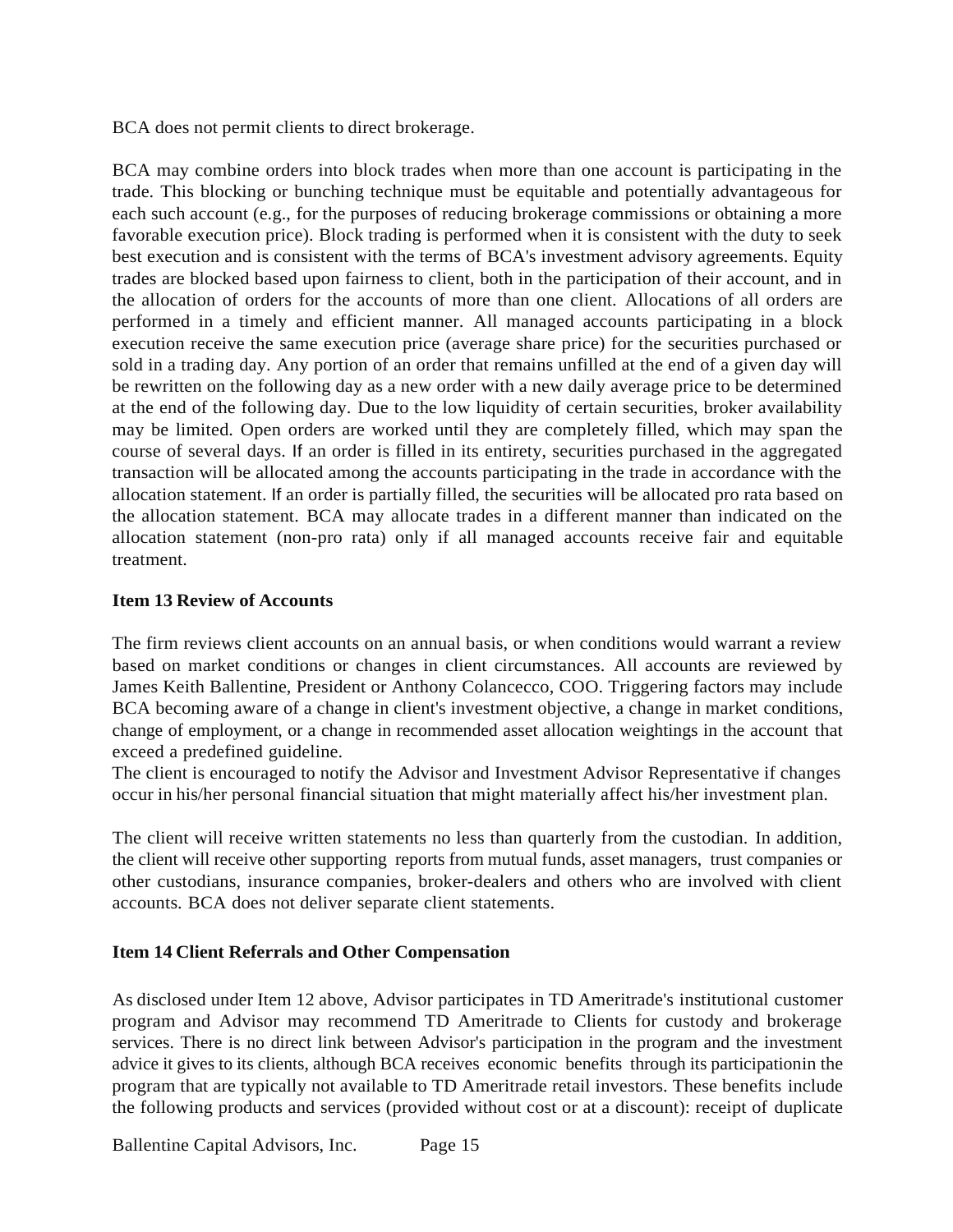Client statements and confirmations; research related products and tools; consulting services; access to a trading desk serving BCA participants; access to block trading (which provides the ability to aggregate securities transactions for execution and then allocate the appropriate shares to Client accounts); the ability to have advisory fees deducted directly from Client accounts; access to an electronic communications network for Client order entry and account information; access to mutual funds with no transaction fees and to certain institutional money managers; and discounts on compliance, marketing, research, technology, and practice management products or services provided to Advisor by third party vendors. TD Ameritrade may also have paid for business consulting and professional services received by BCA's related persons. Some of the products and services made available by TD Ameritrade through the program may benefit Advisor but may not benefit its client accounts. These products or services may assist BCA in managing and administering Client accounts, including accounts not maintained at TD Ameritrade. Other services made available by TD Ameritrade are intended to help BCA manage and further develop its business enterprise. The benefits received by BCA or its personnel through participation in the program do not depend on the amount of brokerage transactions directed to TD Ameritrade. As part of its fiduciary duties to clients, BCA endeavors at all times to put the interests of its clients first. Clients should be aware, however, that the receipt of economic benefits by BCA or its related persons in and of itself creates a potential conflict of interest andmay indirectly influence the Advisor's choice of TD Ameritrade for custody and brokerage services.

BCA advertises their investment advisory services on the website of The Lampo Group, LLC d/b/a Ramsey Solutions™ ("RS"), which operates a program known as SmartVestor™. As the Securities and Exchange Commission deems RS to be a third-party solicitor within the meaning of Rule 206(4)-3 under the Investment Advisers Act of 1940, BCA makes the following disclosure: SmartVestor™ is an advertising service for investing professionals. When a consumer provides contact information through the SmartVestor™ website, the program introduces the consumer to up to five (5) investing professionals ("Pros") in their geographic area. It is up to the consumer to interview the Pros and decide whether to directly retain them. As a SmartVestor™ Pro, BCA pays RS a flat monthly membership and advertising fee to advertise their services in the SmartVestor™ Program. In return, BCA receives contact information for prospective investment advisory clients. Consumers entering a zip code corresponding to BCA's advertising markets can view their profile, and other Pros in the same markets, on the SmartVestor™ website. The advertising fee is based upon criteria including market size (small, medium, large or premium) and historic volume of web traffic to RS's SmartVestor™ website. The fees paid by BCA are irrespective of whether someone becomes a client, and the fees are not passed on to the client. The fees paid are not based upon the number of leads, contacts, or referrals which BCA may receive from RS or the SmartVestor™ website. BCA do not pay to or share with RS or SmartVestor™ any portion of the investment advisory fees a client is charged. Neither RS nor its affiliates are engaged in providing investment advice. RS does not receive, control, access or monitor client funds, accounts, or portfolios of BCA. Any services rendered by BCA are solely their services and not those of RS or SmartVestor™.

BCA may enter into solicitation agreements pursuant to which it compensates third-party intermediaries for client referrals that result in the provision of investment advisory services by BCA. BCA will disclose these solicitation arrangements to affected investors, and any cash solicitation agreements will comply with Rule 206(4)-3 under the Advisers Act. Solicitors introducing clients to BCA may receive compensation from BCA, such as a retainer, a flat fee per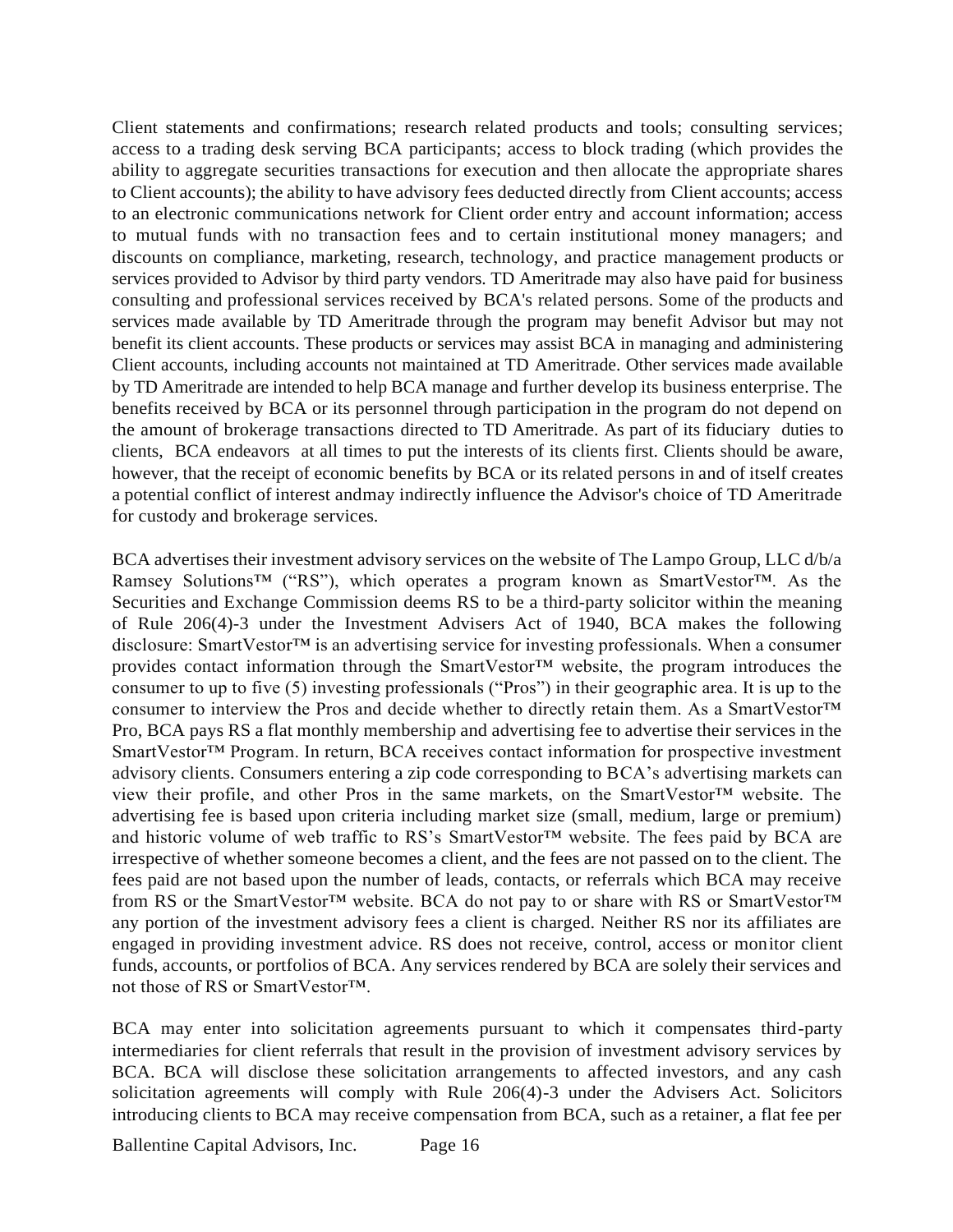referral and/or a percentage of introduced capital. Such compensation will be paid pursuant to a written agreement with the solicitor and generally may be terminated by either party from time to time. The cost of any such fees will be borne entirely by BCA and not by any affected client.

BCA does receive compensation for referring any clients to other professional service providers.

## <span id="page-16-0"></span>**Item 15 Custody**

BCA does not have custody of client funds or securities, except for the withdrawal of advisory fees directly from client accounts. However, as noted in Item 13 above, clients will receive statements not less than quarterly from the qualified custodian, and we encourage you to review those statements carefully. Any discrepancies should be immediately brought to the firm's attention.

Some clients may execute limited powers of attorney or other standing letters of authorization that permit the firm to transfer money from their account with the client's independent qualified Custodian to third-parties. This authorization to direct the Custodian may be deemed to cause our firm to exercise limited custody over your funds or securities and for regulatory reporting purposes, we are required to keep track of the number of clients and accounts for which we may have this ability. We do not have physical custody of any of your funds and/or securities. Your funds and securities will be held with a bank, broker-dealer, or other independent, qualified custodian. You will receive account statements from the independent, qualified custodian(s) holding your funds and securities at least quarterly. The account statements from your custodian(s) will indicate any transfers that may have taken place within your account(s) each billing period. You should carefully review account statements for accuracy.

## <span id="page-16-1"></span>**Item 16 Investment Discretion**

BCA generally has discretion over the selection and amount of securities to be bought or sold in client accounts without obtaining prior consent or approval from the client for each transaction. However, these purchases or sales may be subject to specified investment objectives, guidelines, or limitations previously set forth by the client and agreed to by BCA.

Discretionary authority will only be provided upon full disclosure to the client. The granting of such authority will be evidenced by the client's execution of an Investment Advisory Agreement containing all applicable limitations to such authority. All discretionary trades made by BCA will be in accordance with each client's investment objectives and goals.

## <span id="page-16-2"></span>**Item 17 Voting Client Securities**

BCA will not vote, nor advise clients how to vote, proxies for securities held in client accounts. The client clearly keeps the authority and responsibility for the voting of these proxies. Also, BCA cannot give any advice or take any action with respect to the voting of these proxies. The client and BCA agree to this by contract. Clients will receive proxy solicitations from their custodian and/or transfer agent.